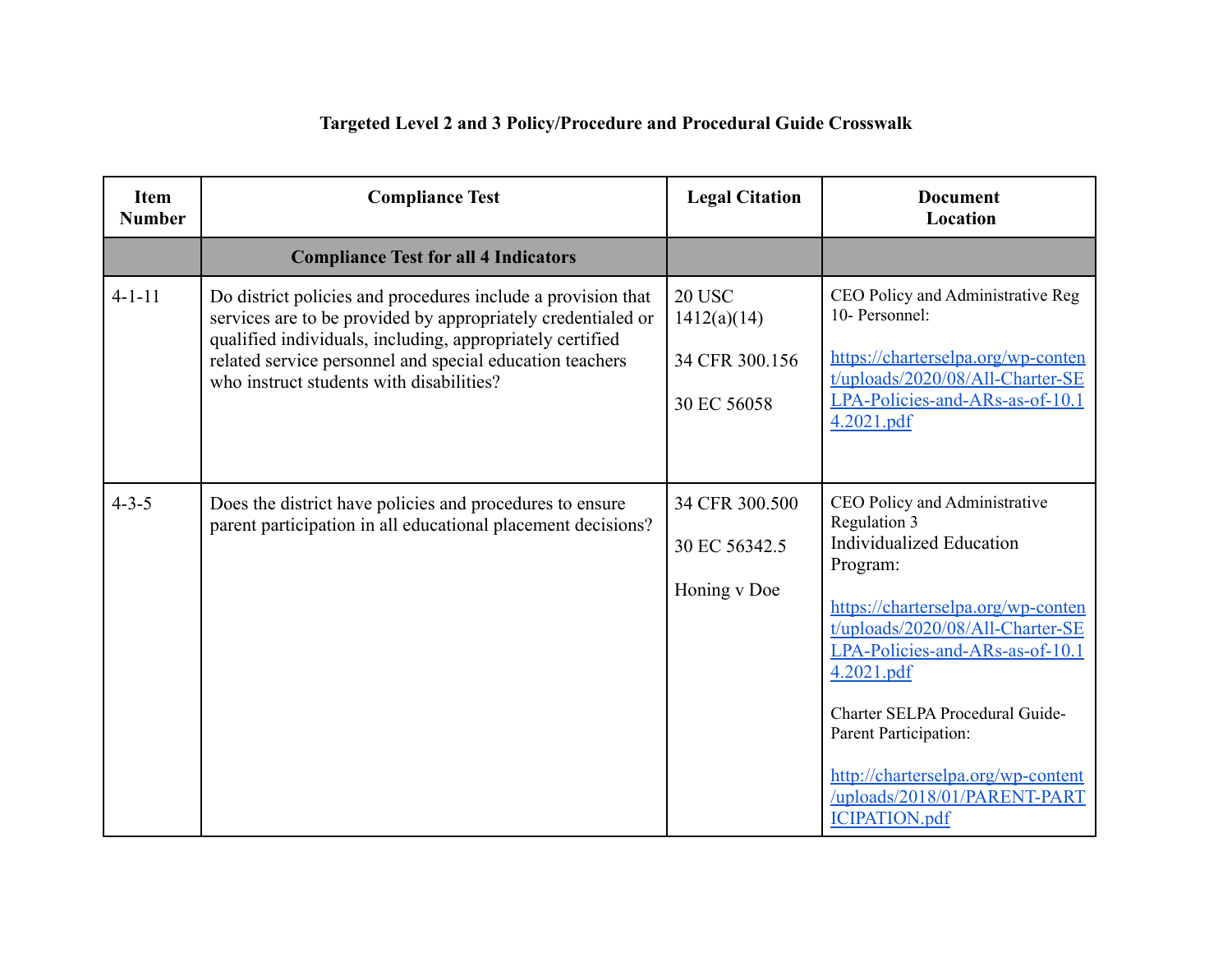| $6 - 2 - 1.1$<br>Do district policies and procedures include a provision that<br>the LEA provide the parent with a document describing the<br>procedural safeguards when they ask for it and upon initial<br>referral for evaluation? | 20 USC 1415(d)<br>(1)(A)(i)<br><b>34 CFR</b><br>$300.504(a)(1)$ 34<br><b>CFR</b><br>300.504(a)(4) | CEO Policy and Administrative<br>Regulation 2 -<br>Identification and Evaluation of<br>Individuals for Special Education<br><b>AND</b><br>CEO Policy and Administrative<br>Regulation 3-<br><b>Individualized Education</b><br>Program<br><b>AND</b><br>CEO Policy and Administrative<br>Regulation 4-<br>Procedural Safeguards and<br><b>Complaints for Special</b><br>Education:<br>https://charterselpa.org/wp-conten<br>t/uploads/2020/08/All-Charter-SE<br>LPA-Policies-and-ARs-as-of-10.1<br>4.2021.pdf<br>Charter SELPA Procedural Guide-<br>Procedural Safeguards:<br>http://charterselpa.org/wp-content<br>/uploads/2018/01/PROCEDURA<br>L-SAFEGUARDS.pdf |
|---------------------------------------------------------------------------------------------------------------------------------------------------------------------------------------------------------------------------------------|---------------------------------------------------------------------------------------------------|--------------------------------------------------------------------------------------------------------------------------------------------------------------------------------------------------------------------------------------------------------------------------------------------------------------------------------------------------------------------------------------------------------------------------------------------------------------------------------------------------------------------------------------------------------------------------------------------------------------------------------------------------------------------|
|---------------------------------------------------------------------------------------------------------------------------------------------------------------------------------------------------------------------------------------|---------------------------------------------------------------------------------------------------|--------------------------------------------------------------------------------------------------------------------------------------------------------------------------------------------------------------------------------------------------------------------------------------------------------------------------------------------------------------------------------------------------------------------------------------------------------------------------------------------------------------------------------------------------------------------------------------------------------------------------------------------------------------------|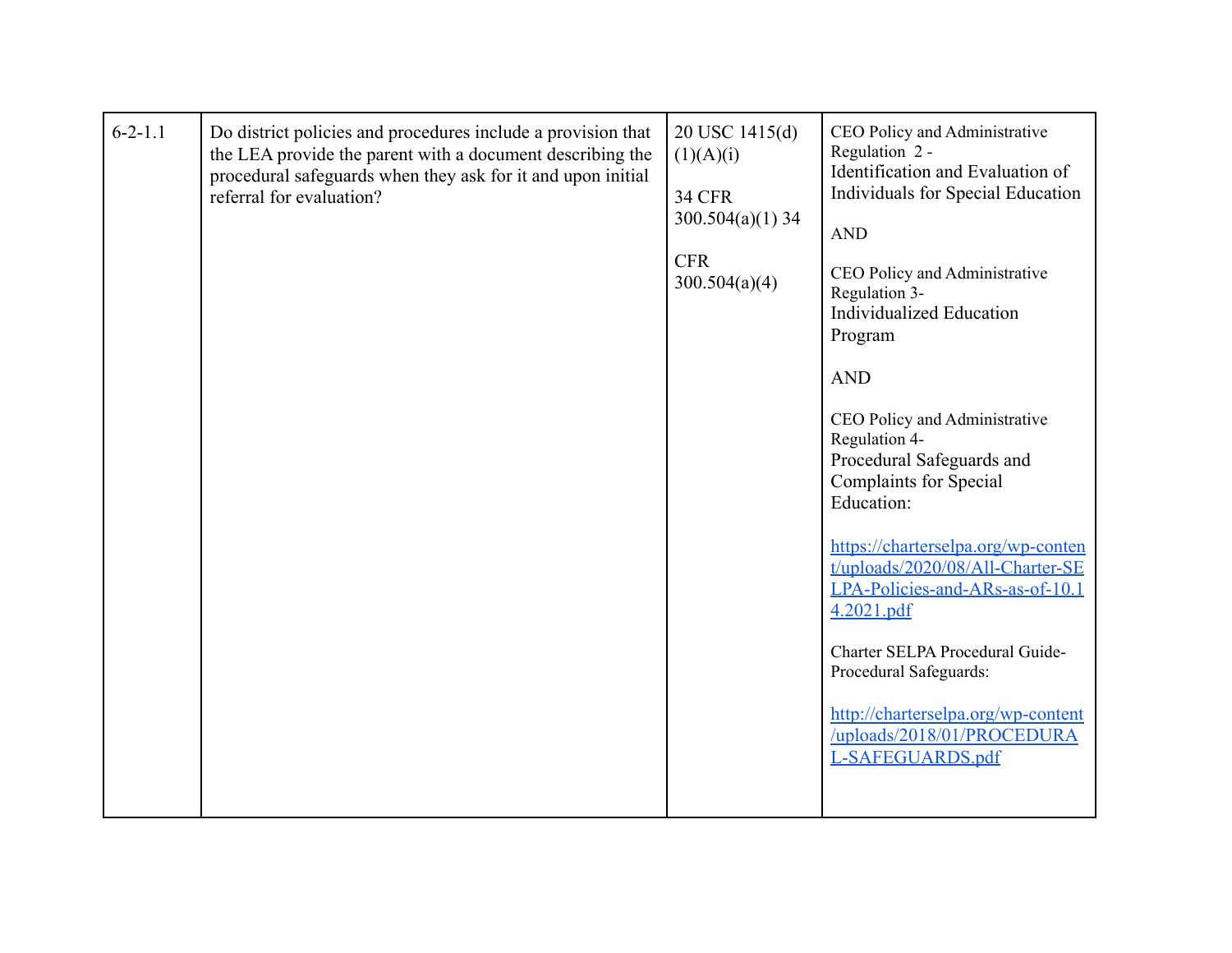| $6 - 5 - 1$   | Does the district's procedural safeguards notice contain<br>information about parent consent?                                                                                                                                                                                                                                                                                                           | 20 USC 1414<br>(a)(1)(D)(i)(I), 34<br>CFR 300.504, 34                                                                               | <b>Charter SELPA Procedural</b><br>Safeguards:<br>https://charterselpa.org/wp-conten<br>t/uploads/2019/08/Procedural-Saf<br>eguards-English.pdf                                |
|---------------|---------------------------------------------------------------------------------------------------------------------------------------------------------------------------------------------------------------------------------------------------------------------------------------------------------------------------------------------------------------------------------------------------------|-------------------------------------------------------------------------------------------------------------------------------------|--------------------------------------------------------------------------------------------------------------------------------------------------------------------------------|
| $6 - 6 - 1.1$ | Does the LEA's document explaining the procedural<br>safeguards contain information about nondiscriminatory<br>assessment and independent educational evaluations,<br>including the fact that testing and evaluation materials and<br>procedures used for the purpose of evaluation and<br>placement are selected and administered so as not to be<br>racially, culturally, or sexually discriminatory? | 20 USC 1412<br>(a)(6)(B)<br><b>20 USC</b><br>1414(b)(3)(A)(i)<br><b>34 CFR</b><br>00.503(c)(1)<br><b>34 CFR</b><br>300.304(c)(1)(i) | <b>Charter SELPA Procedural</b><br>Safeguards:<br>https://charterselpa.org/wp-conten<br>t/uploads/2019/08/Procedural-Saf<br>eguards-English.pdf                                |
| $10 - 2 - 7$  | Do district policies and procedures include a provision that<br>teachers who provide instruction to English learners with<br>disabilities have appropriate special education credentials,<br>as well as, supplementary authorization to provide English<br>language development and primary language support (e.g.,<br>CLAD, BCLAD, or equivalent)?                                                     | 30 EC 44253.1 to<br>30 EC 44253.10                                                                                                  | CEO Policy and Administrative Reg<br>10- Personnel:<br>https://charterselpa.org/wp-conten<br>t/uploads/2020/08/All-Charter-SE<br>LPA-Policies-and-ARs-as-of-10.1<br>4.2021.pdf |
| $11 - 1 - 2$  | Do district policies and procedures include a provision to<br>address the inappropriate over-identification and                                                                                                                                                                                                                                                                                         | EC $56205(a)$                                                                                                                       | CEO Policy 18-<br>Overidentification and                                                                                                                                       |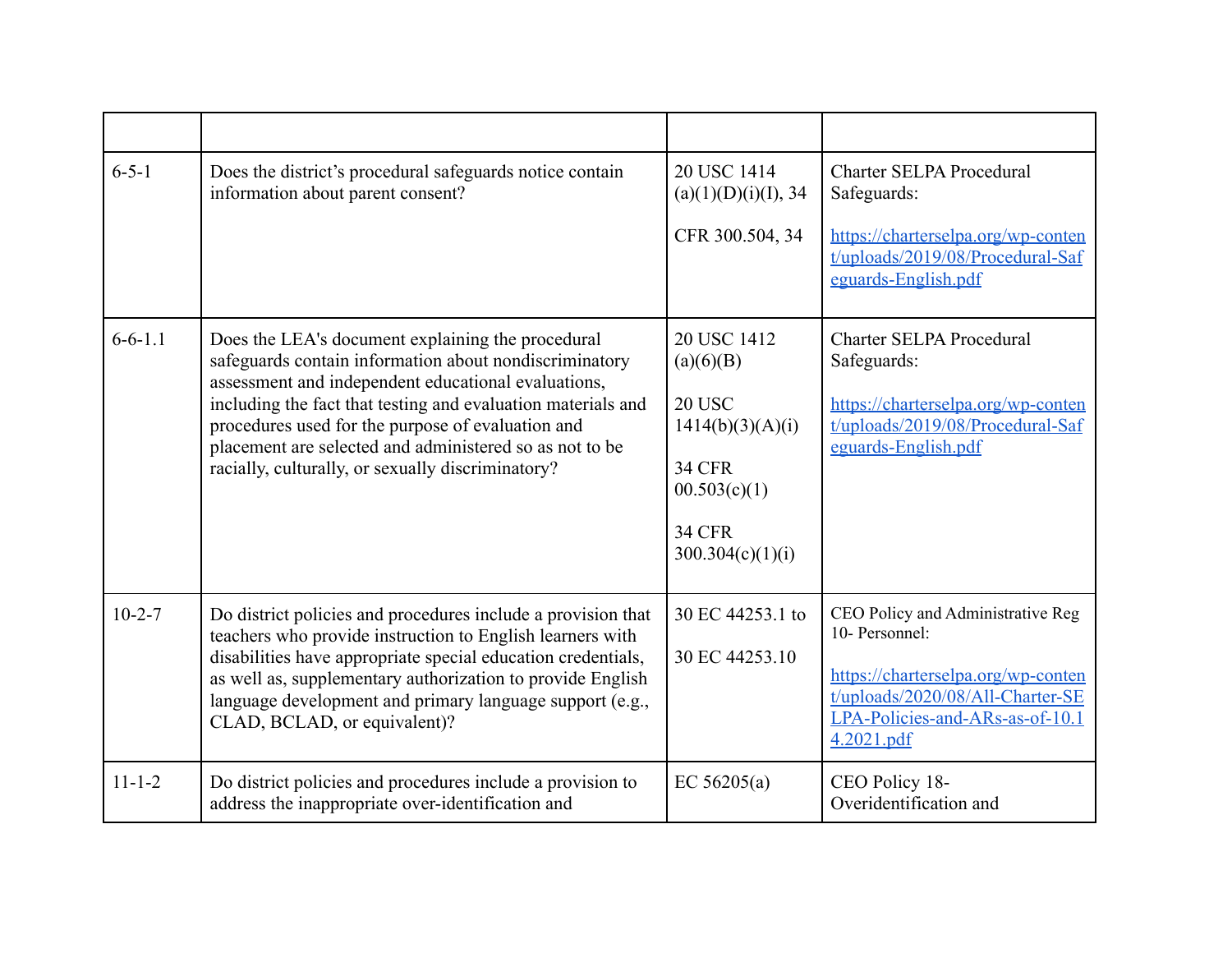|               | disproportionate representation by race and ethnicity of<br>students as individuals with exceptional needs?                                                                                                                                                                                                                                                                                   | 20 USC 1401<br><b>20 USC</b><br>1412(a)(24)<br>CFR 300.173      | Disproportionality:<br>https://charterselpa.org/wp-conten<br>t/uploads/2020/08/All-Charter-SE<br>LPA-Policies-and-ARs-as-of-10.1<br>4.2021.pdf                                                                                                                                                                                                                                                                                            |
|---------------|-----------------------------------------------------------------------------------------------------------------------------------------------------------------------------------------------------------------------------------------------------------------------------------------------------------------------------------------------------------------------------------------------|-----------------------------------------------------------------|-------------------------------------------------------------------------------------------------------------------------------------------------------------------------------------------------------------------------------------------------------------------------------------------------------------------------------------------------------------------------------------------------------------------------------------------|
|               | <b>Compliance Test for Discipline</b>                                                                                                                                                                                                                                                                                                                                                         |                                                                 |                                                                                                                                                                                                                                                                                                                                                                                                                                           |
| $4 - 3 - 2.4$ | Do district policies and procedures include a provision that<br>if a determination is made that the conduct was a<br>manifestation of the student's disability, then the student<br>will return to the placement from which the student was<br>removed, unless the parent and the school district agree to a<br>change of placement through the IEP process, or a court<br>order is obtained? | 20 USC 1415<br>(k)(1)(F)(iii)<br><b>34 CFR</b><br>300.530(f)(2) | CEO Policy and Administrative<br>Regulation 16-<br>Suspension and Expulsion:<br>https://charterselpa.org/wp-conten<br>t/uploads/2020/08/All-Charter-SE<br>LPA-Policies-and-ARs-as-of-10.1<br>4.2021.pdf<br><b>Charter SELPA Procedural</b><br>Guide-Suspension, Expulsion,<br>and Manifestation Determination:<br>http://charterselpa.org/wp-content<br>/uploads/2018/01/SUSPENSION-<br>EXPULSION-AND-MANIFEST<br>ATION-DETERMINATION.pdf |
| $4 - 3 - 3.7$ | Do district policies and procedures include a provision that<br>in making the manifestation determination, the IEP team                                                                                                                                                                                                                                                                       | 20 USC 1415<br>(k)(1)(E)                                        | CEO Policy and Administrative<br>Regulation 16-                                                                                                                                                                                                                                                                                                                                                                                           |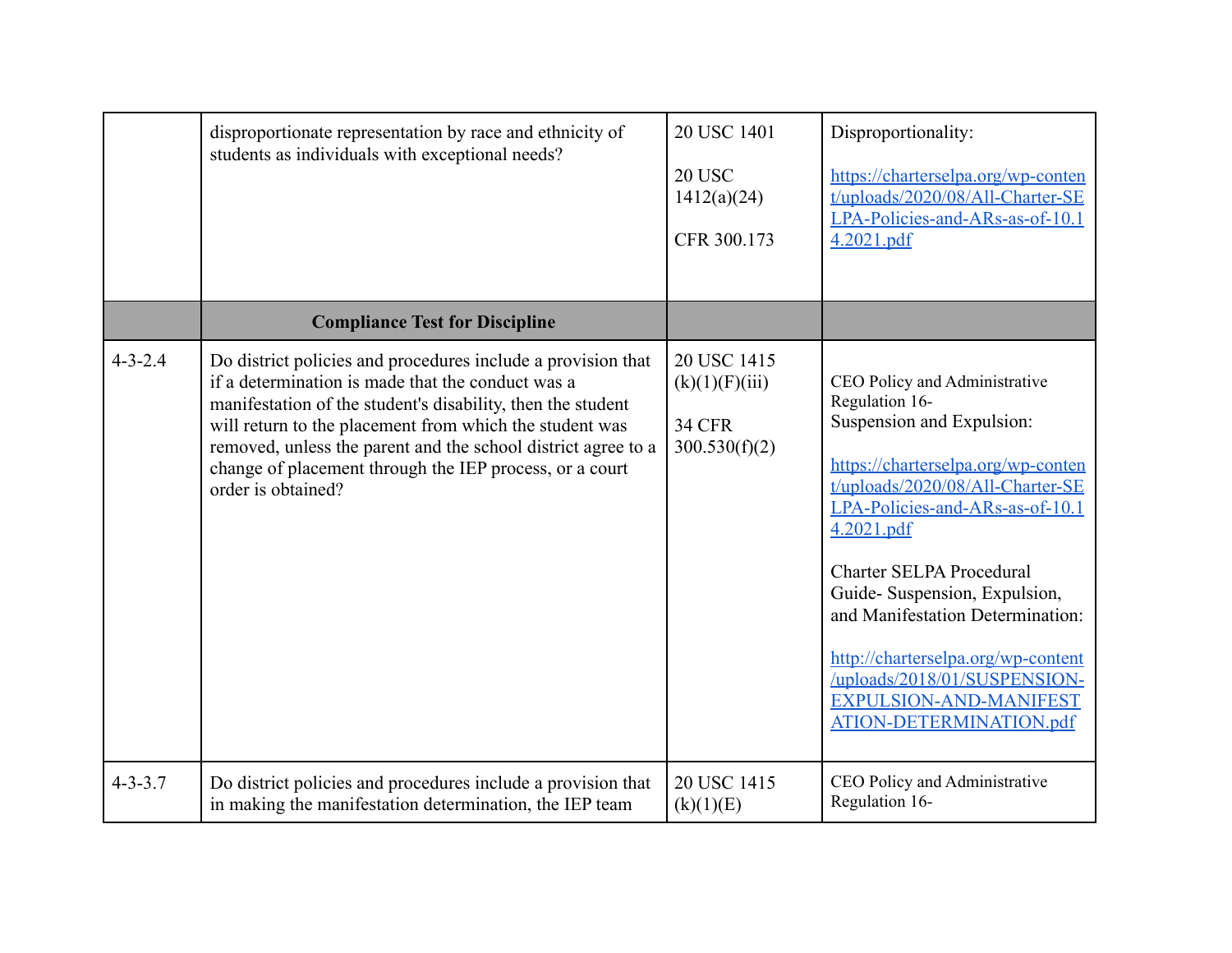|             | will review all relevant information in the student's file,<br>including the IEP, any teacher observations, and any<br>relevant information provided by the parents to determine if<br>the conduct in question was caused by, or had a direct and<br>substantial relationship to, the student's disability?                                                                                                                                                                                                                                                                                                                                                                                                                                                                                                                                                                                                                               | <b>34 CFR</b><br>300.530(e)(1)(i)                      | Suspension and Expulsion:<br>https://charterselpa.org/wp-conten<br>t/uploads/2020/08/All-Charter-SE<br>LPA-Policies-and-ARs-as-of-10.1<br>4.2021.pdf<br><b>Charter SELPA Procedural</b><br>Guide-Suspension, Expulsion,<br>and Manifestation Determination:<br>http://charterselpa.org/wp-content<br>/uploads/2018/01/SUSPENSION-<br>EXPULSION-AND-MANIFEST<br>ATION-DETERMINATION.pdf |
|-------------|-------------------------------------------------------------------------------------------------------------------------------------------------------------------------------------------------------------------------------------------------------------------------------------------------------------------------------------------------------------------------------------------------------------------------------------------------------------------------------------------------------------------------------------------------------------------------------------------------------------------------------------------------------------------------------------------------------------------------------------------------------------------------------------------------------------------------------------------------------------------------------------------------------------------------------------------|--------------------------------------------------------|----------------------------------------------------------------------------------------------------------------------------------------------------------------------------------------------------------------------------------------------------------------------------------------------------------------------------------------------------------------------------------------|
| $4 - 3 - 4$ | Do district policies and procedures include a provision that<br>a student may not be removed to an interim alternative<br>educational setting for more than 45 school days, whether<br>or not the behavior is determined to be a manifestation of<br>the student's disability, in cases where a student: (1) Carries<br>or possesses a weapon to or at school, on school premises,<br>or to or at a school function under the jurisdiction of a State<br>or local educational agency; (2) Knowingly possesses or<br>uses illegal drugs, or sells or solicits the sale of a controlled<br>substance, while at school, on school premises, or at a<br>school function under the jurisdiction of a State or local<br>educational agency; or (3) Has inflicted serious bodily<br>injury upon another person while at school, on school<br>premises, or at a school function under the jurisdiction of a<br>State or local educational agency? | 20 USC 1415<br>k)(1)(G)<br><b>34 CFR</b><br>300.530(g) | CEO Policy and Administrative<br>Regulation 16-<br>Suspension and Expulsion:<br>https://charterselpa.org/wp-conten<br>t/uploads/2020/08/All-Charter-SE<br>LPA-Policies-and-ARs-as-of-10.1<br>4.2021.pdf<br><b>Charter SELPA Procedural</b><br>Guide-Suspension, Expulsion,<br>and Manifestation Determination:<br>http://charterselpa.org/wp-content<br>/uploads/2018/01/SUSPENSION-   |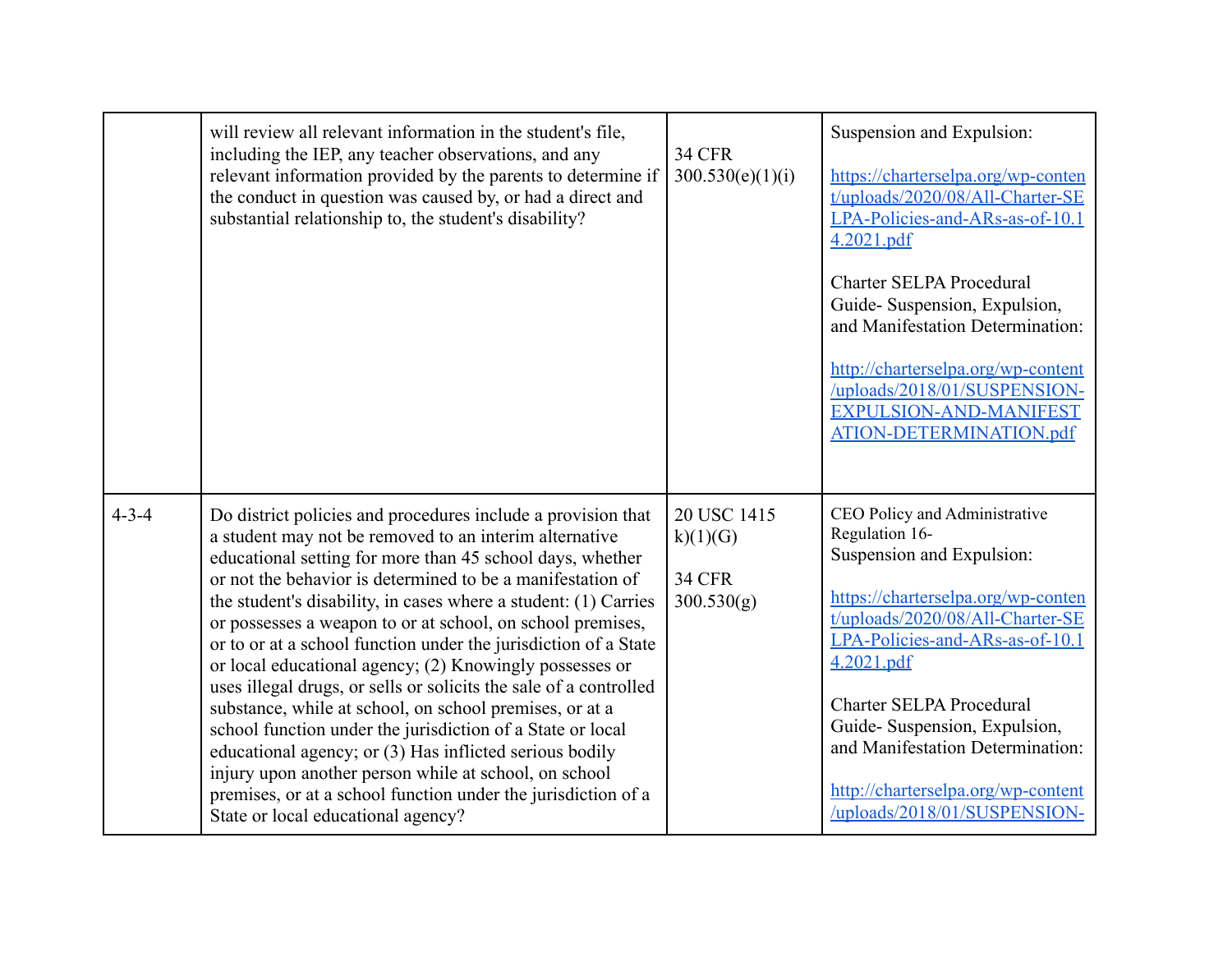|                |                                                                                                                                                                                                                                                                                                                                                                                                                             |                                                                                                                      | EXPULSION-AND-MANIFEST<br>ATION-DETERMINATION.pdf                                                                                               |
|----------------|-----------------------------------------------------------------------------------------------------------------------------------------------------------------------------------------------------------------------------------------------------------------------------------------------------------------------------------------------------------------------------------------------------------------------------|----------------------------------------------------------------------------------------------------------------------|-------------------------------------------------------------------------------------------------------------------------------------------------|
| $6 - 16 - 1.2$ | Does the LEA's document explaining the procedural<br>safeguards contain information about: suspension,<br>expulsion, and alternative interim educational setting,<br>including that the LEA must continue to provide special<br>education and services (free appropriate public education)<br>and may not place a student in an alternative setting for<br>longer than 10 days, unless by court order or parent<br>consent? | <b>20 USC</b><br>1415(k)(1)(D)(i)<br>34 CFR 300.504<br><b>34 CFR</b><br>300.530(h)<br><b>34 CFR</b><br>300.530(b)(2) | <b>Charter SELPA Procedural</b><br>Safeguards:<br>https://charterselpa.org/wp-conten<br>t/uploads/2019/08/Procedural-Saf<br>eguards-English.pdf |
| $6-16-1.4$     | Does the LEA's document explaining procedural<br>safeguards contain information about: suspension,<br>expulsion, and alternative interim educational settings,<br>including that prior to the student exceeding 10 days in an<br>alternative setting for suspension, an IEP meeting must be<br>held to determine if the student's misconduct is a<br>manifestation of the disability?                                       | <b>20 USC</b><br>1415(k)(1)(E)(i)<br>34 CFR 300.504<br><b>34 CFR</b><br>300.530(e)                                   | <b>Charter SELPA Procedural</b><br>Safeguards:<br>https://charterselpa.org/wp-conten<br>t/uploads/2019/08/Procedural-Saf<br>eguards-English.pdf |
|                | <b>Compliance Test for SPPI 9</b>                                                                                                                                                                                                                                                                                                                                                                                           |                                                                                                                      |                                                                                                                                                 |
| $2 - 2 - 2.2$  | Do district policies and procedures include a provision that<br>assessment materials and procedures used to assess a<br>student with limited English proficiency are selected and<br>administered to ensure that they measure the extent to<br>which the student has a disability and needs special<br>education, rather than measuring the student's English                                                               | <b>34 CFR</b><br>300.304(c)(1)(ii)<br><b>34 CFR</b><br>300.306(b)(iii)                                               | CEO Policy and Administrative<br>Regulation 2-<br>Identification and Evaluation of<br>Individuals for Special Education<br><b>AND</b>           |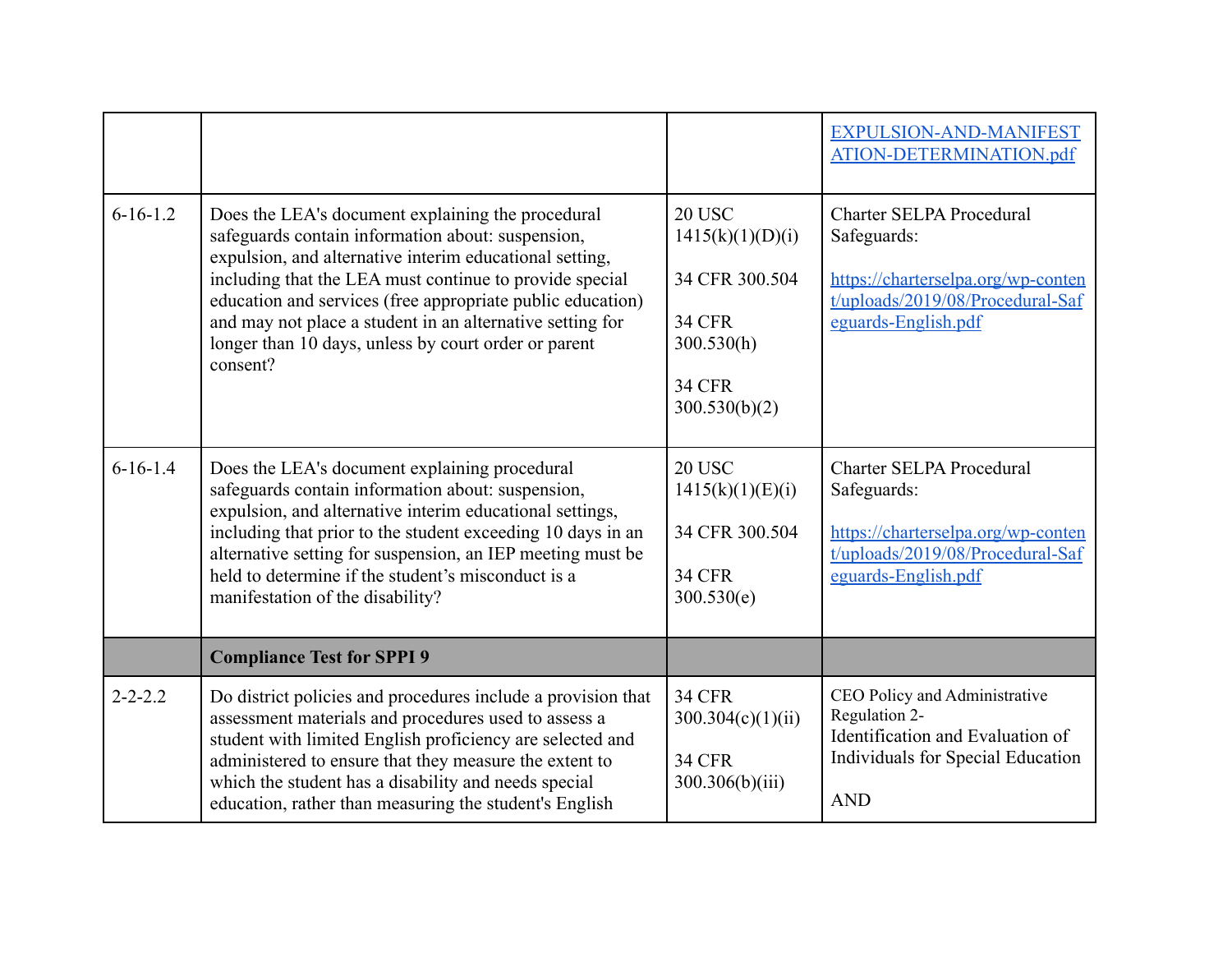|          | proficiency?                                                                                                                                                                      |                          | CEO Policy and Administrative<br>Regulation 3-<br><b>Individualized Education</b><br>Program:<br>https://charterselpa.org/wp-conten<br>t/uploads/2020/08/All-Charter-SE<br>LPA-Policies-and-ARs-as-of-10.1<br>4.2021.pdf |
|----------|-----------------------------------------------------------------------------------------------------------------------------------------------------------------------------------|--------------------------|--------------------------------------------------------------------------------------------------------------------------------------------------------------------------------------------------------------------------|
|          |                                                                                                                                                                                   |                          | <b>Charter SELPA Procedural</b><br>Guide-Assessment, Test<br>Selection, and Reports:                                                                                                                                     |
|          |                                                                                                                                                                                   |                          | http://charterselpa.org/wp-content<br>/uploads/2018/01/ASSESSMENT<br>-TEST-SELECTION-AND-REP<br>ORTS.pdf                                                                                                                 |
|          | <b>Compliance Test for SPPI 10</b>                                                                                                                                                |                          |                                                                                                                                                                                                                          |
| $10-2-2$ | Do district policies and procedures include a provision that<br>the LEA assess all students identified as English learners<br>annually to determine English language proficiency? | 30 EC 313<br>5 CCR 11511 | CEO Policy and Administrative<br>Regulation 12- Participation in<br>Assessments:                                                                                                                                         |
|          |                                                                                                                                                                                   | 5 CCR 11512              | https://charterselpa.org/wp-conten<br>t/uploads/2020/08/All-Charter-SE<br>LPA-Policies-and-ARs-as-of-10.1<br>4.2021.pdf                                                                                                  |